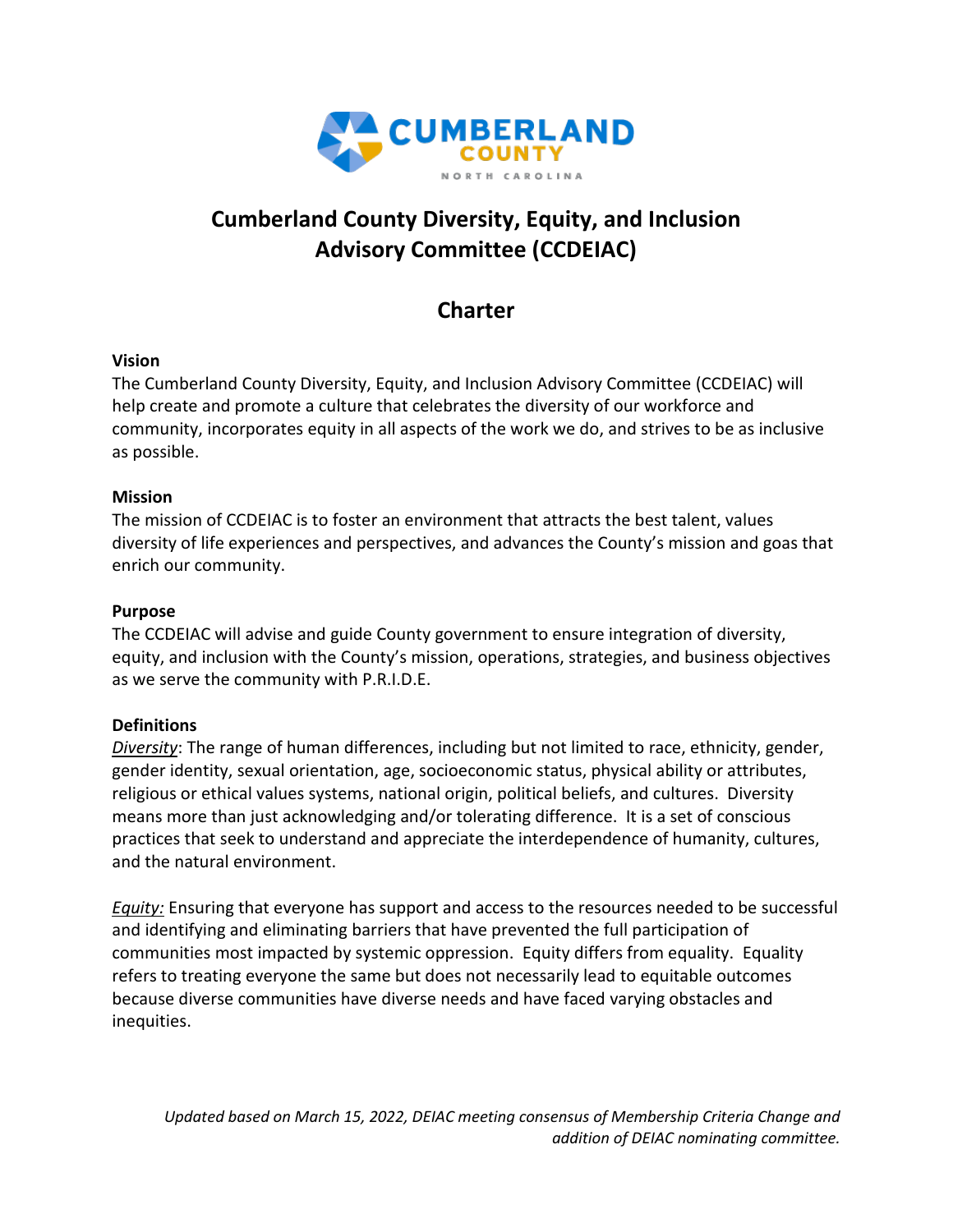*Inclusion*: Ensuring that people of all backgrounds, identities, abilities, perspectives, and beliefs have an equal opportunity to belong, achieve, and contribute to the organization. An inclusive institution promotes and sustains a sense of belonging; it values and practices respect where all people are recognized for their inherent worth and dignity, talents, beliefs, backgrounds, and ways of living.

#### **Membership Criteria**

Members will be selected by County Management from among regular employees who express interest in participation and who have approval from their Department Head after review of application responses, current workload, and job performance. When considering membership, all efforts will be made to reflect a diverse group of employees, taking into consideration, race, ethnicity, gender, age, department and job classification.

Members will serve two-year terms. Committee vacancies will be filled twice annually, and at other times as needed. A nominating group from within the CCDEIAC will review applications and forward their recommendations to the Executive Steering Committee, who will select new members from the recommended pool of applicants.

#### **Executive Steering Committee**

An Executive Steering Committee shall be formed for the purpose of administrative oversight of the CCDEIAC. The Executive Steering Committee shall be composed of members of the County Management Team.

#### **Subcommittees/Ad Hoc Committees**

In the course of its operations and for the benefit of task or initiative completion, the CCDEIAC may create standing subcommittees and/or ad hoc committees as it deems necessary and appropriate. Such subcommittees and/or ad hoc committees may include CCDEIAC members, other employees of Cumberland County Government who are not CCDEIAC members, internal and/or external subject matter experts, or some combination thereof.

#### **Responsibilities**

The following are the responsibilities of the CCDEIAC:

- Review Cumberland County Government programs, policies, and initiatives, including strategic action plans, reports, and policy statements, and make recommendations o County Management and the Board of County Commissioners, in support of diversity, equity, and inclusion in the workplace
- Develop, monitor, and update an organizational diversity, equity, and inclusion Strategic Plan focused on advancing said initiatives in the areas of policy, training, staff recruitment and retention, internal operations and community outreach/engagement
- Bring best practices, data and research to develop clear Strategic Plan metrics and track progress and outcomes

*Updated based on March 15, 2022, DEIAC meeting consensus of Membership Criteria Change and addition of DEIAC nominating committee.*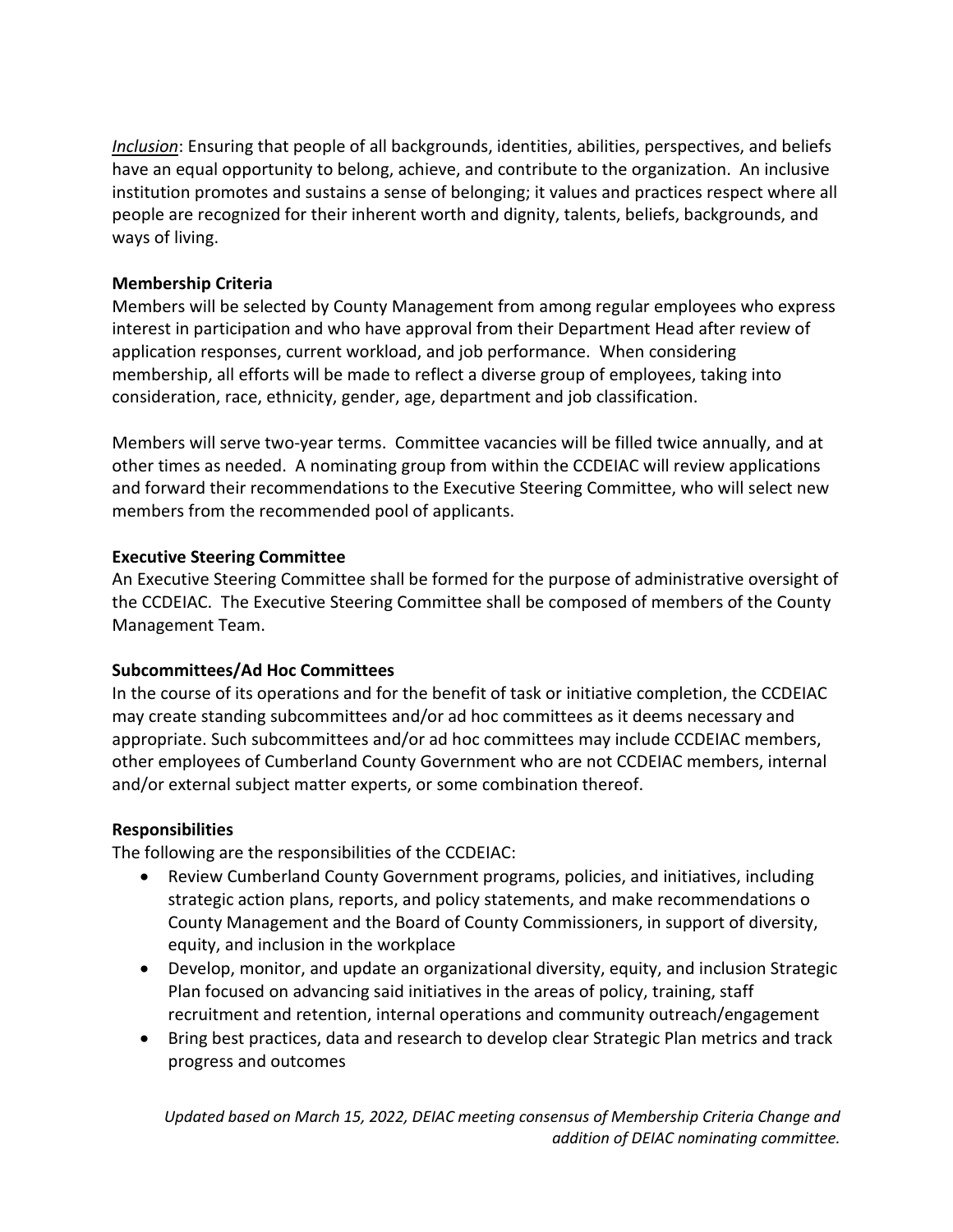- Develop and support initiatives and goals aimed at promoting diversity and inclusion in Cumberland County Government
- Serve as representatives of a cross section of county employees who can express ideas, advise and make recommendations related to diversity, equity and inclusion to the Executive Steering Committee
- Support the County Manager in other appropriate ways to foster an atmosphere of acceptance, inclusion, equity, and diversity in Cumberland County Government
- Support Cumberland County Government Department Heads, Managers and Supervisors in their efforts to enhance and promote diversity in their respective departments
- Provide periodic reports of its goals and progress to the Board of County Commissioners, County Management, all employees and to the public
- Identify new and emerging issues that can impact a diversity, equity and inclusion culture

## **Authority and Accountability**

The CCDEIAC will recommend actions, under the conditions of the charter, to the Executive Steering Committee. If recommended actions are approved, the County Manager will direct appropriate individuals or departments to carry out the actions.

The CCDEIAC will submit annual summaries of actions to the Executive Steering Committee.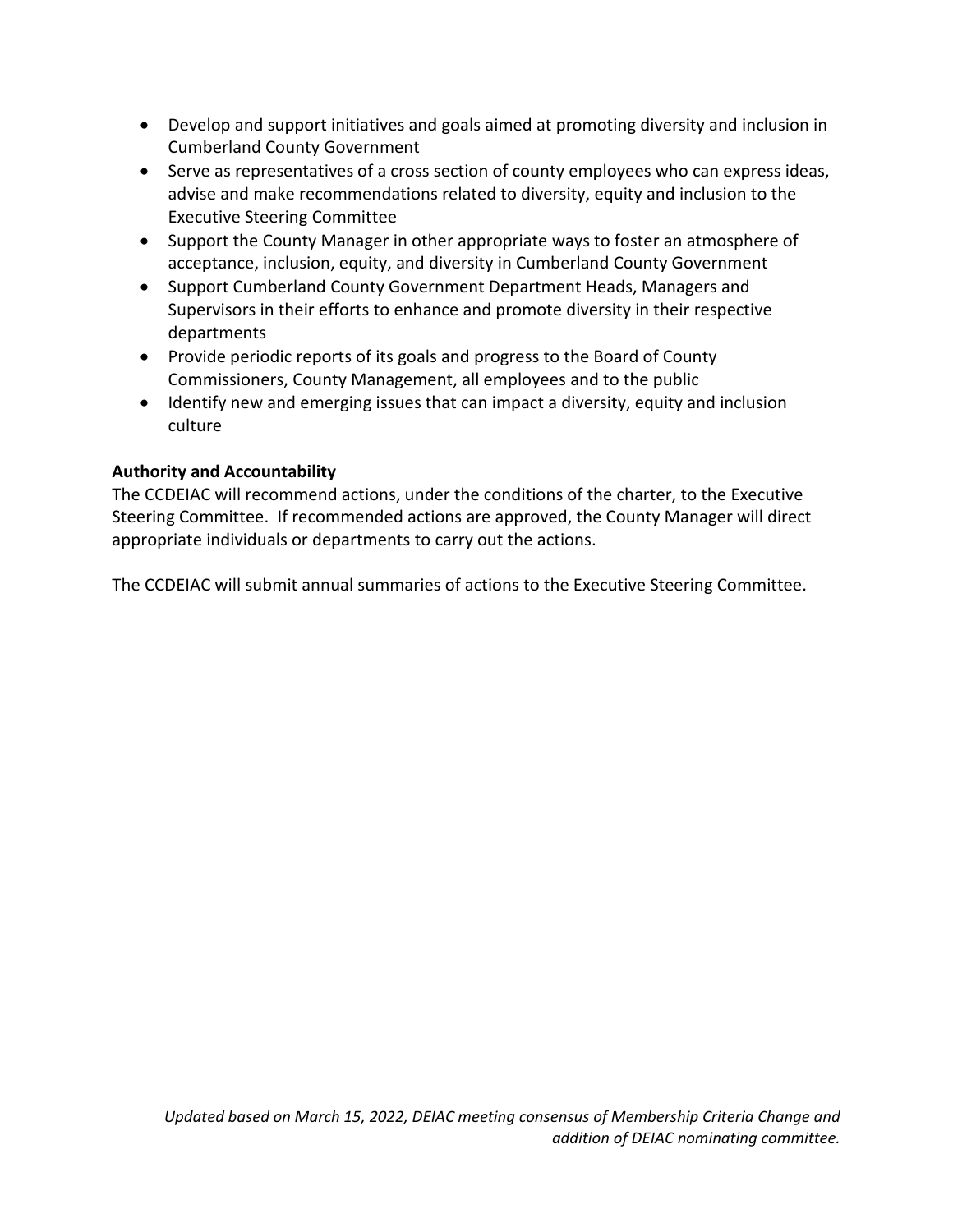

# **Cumberland County Diversity, Equity, and Inclusion Advisory Committee (CCDEIAC)**

# **DEIAC TERM COMMITMENT APPROVED THRU CONSENSUS ON 3/15/2022**

#### TERM COMMITMENTS OF DEIAC MEMBERSHIP

Upon implementation of the membership rotation schedule, members will serve two-year terms. Current members may request to be removed from membership of the committee. Members who rotate off the Committee may re-apply for membership after a two-year hiatus.

#### APPLICATIONS

In May and November, and at other times as member vacancies occur, a call will go out inviting all County employees to apply for membership on the Committee. Employees may only apply via the application form on the County Intranet. Applications will be active for a one-year period.

#### NOMINATING GROUP

A nominating group will be made up of five (5) Committee volunteers. Term of membership will be one (1) year. If more than five members volunteer for the group, the Committee as a whole will select from the volunteer pool. The nominating group must have a majority present to meet. Moving forward a recommendation requires a majority consensus.

The nominating group will review applications and make recommendations to the Executive Steering Committee for vacant member slots as well as annual membership rotation. The Executive Steering Committee will make the selections in accordance with the DEIAC Charter. Each group will strive to ensure that membership on the Committee will continue to reflect a representative demographic mix of the County's workforce.

#### **ROTATION SCHEDULE**

YEAR ONE)

May 2023 – The committee will ask six (6) members to voluntarily step down June 2023 – If not members volunteer to step down, the committee will hold a lottery at its June meeting

July 2023 – The committee will open applications to all County government employees